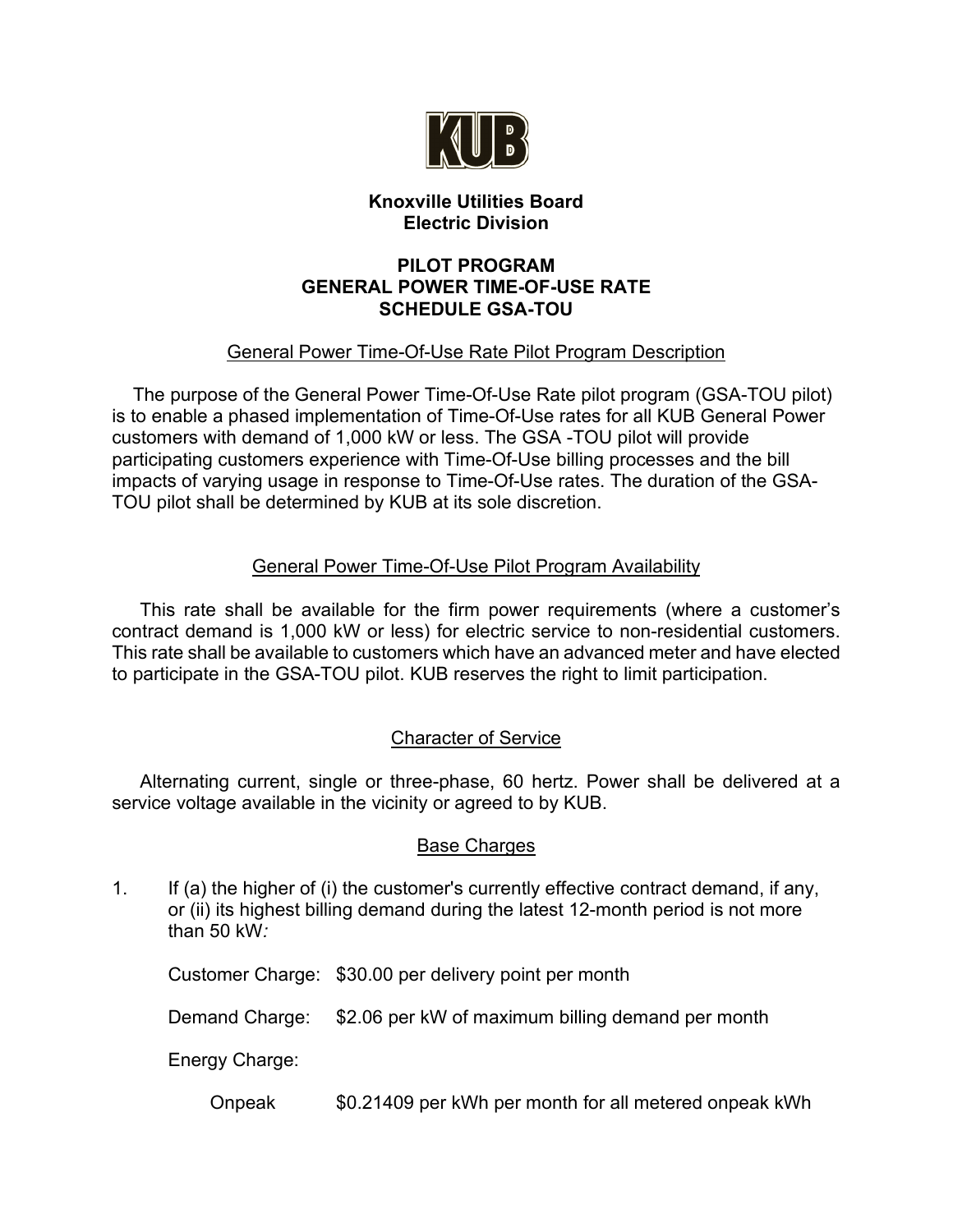Offpeak \$0.08265 per kWh per month for all metered offpeak kWh

2A. If the higher of (i) the customer's currently effective contract demand or (ii) its highest billing demand during the latest 12-month period is greater than 50 kW but not more than 100 kW*:*

Customer Charge: \$98.00 per delivery point per month Demand Charge: \$4.61 per kW of maximum billing demand per month Energy Charge: Onpeak \$0.22684 per kWh per month for all metered onpeak kWh Offpeak \$0.09540 per kWh per month for all metered offpeak kWh

2B. If the higher of (a) the customer's currently effective contract demand or (b) its highest billing demand during the latest 12-month period is greater than 100 kW but not more than 1,000 kW:

|                | Customer Charge: \$114.00 per delivery point per month           |
|----------------|------------------------------------------------------------------|
|                | Demand Charge: \$6.79 per kW of maximum billing demand per month |
| Energy Charge: |                                                                  |

Onpeak \$0.20310 per kWh per month for all metered onpeak kWh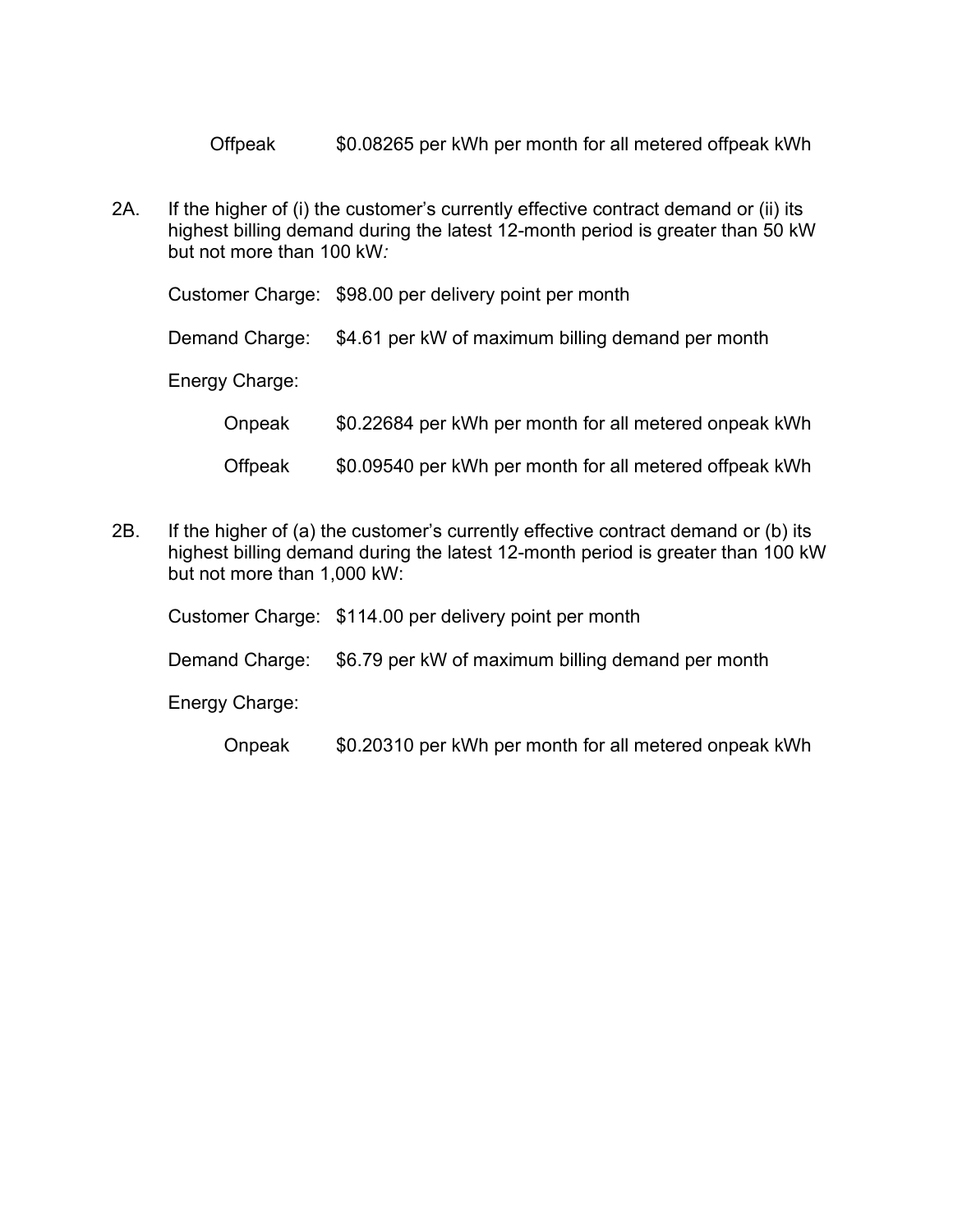Offpeak \$0.07166 per kWh per month for all metered offpeak kWh

- 3. If the higher of (a) the customer's currently effective contract demand or (b) its highest billing demand during the latest 12-month period is greater than 1,000 kW:
	- A. Customers meeting these requirements are not eligible to enter the GSA-TOU pilot program. The TDGSA and TDMSA (if qualified) rates are available as Time-Of-Use alternatives at this level of demand.
	- B. If customer's demand rises above 1,000 kW while participating in the GSA-TOU pilot program, the customer will be removed from the pilot and billed under General Power Rate - Schedule GSA.

### Adjustment

Charges under this rate schedule may be increased or decreased to reflect changes in purchased power costs as determined by any purchased power adjustment adopted by the Board.

### Determination of Onpeak and Offpeak Hours

*All hours stated in Eastern Prevailing time*

### Weekdays (Monday - Friday)

- Onpeak 2 p.m. to 8 p.m. calendar months April through October
	- 5 a.m. to 11 a.m. calendar months November through March
- Offpeak All other hours
- Weekends and Holidays\*

All hours Offpeak

\*Holidays include:

New Year's Day, Memorial Day, Independence Day, Labor Day, Thanksgiving Day, and Christmas Day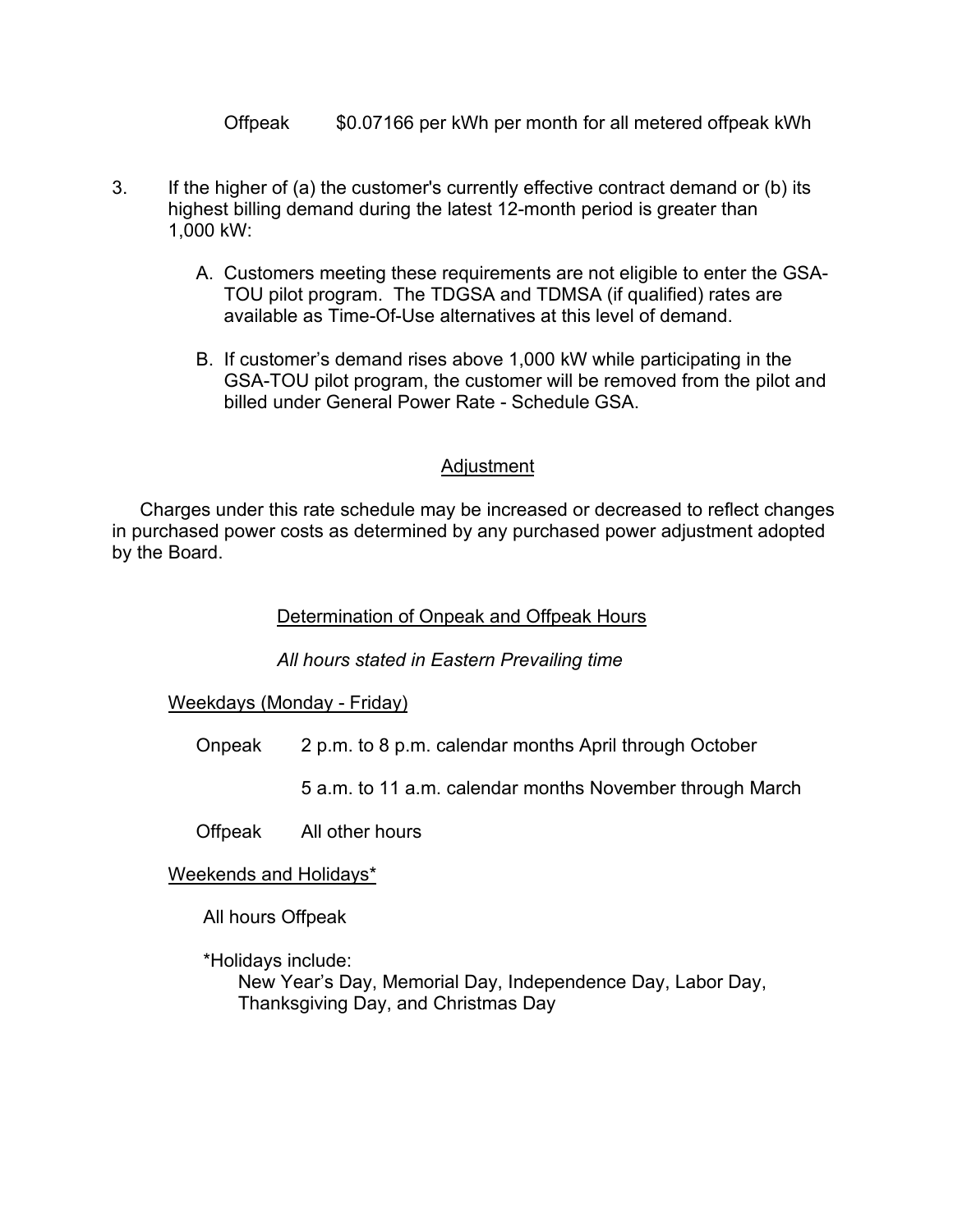### Determination of Demand

KUB shall meter the demands in kW of all customers served under the GSA-TOU rate schedule. The Metered Demand for any month shall be the highest average during any 30-minute-consecutive period of the month of the load metered in kW. The Measured Demand for any month shall be the higher of (a) or (b) below:

The Billing Demand for any month shall be **the higher of** the following:

- a) Metered Demand
- b) 85 percent of the load in kVA
- c) 30 percent of the higher of the currently effective contract demand or the highest billing demand established during the preceding 12 months.

#### Minimum Bill

The monthly bill under this rate schedule shall not be less than the sum of (a) the customer charge, (b) the demand charge, as adjusted, applied to the customer's billing demand, and (c) the energy charges, as adjusted, applied to the customer's energy takings.

KUB may require minimum bills higher than those stated above.

#### Contract Requirements

At its sole discretion, KUB may require contracts for service provided under this rate schedule and such contracts shall be for an initial term of at least one year. The customer shall contract for its maximum requirements, which shall not exceed the amount of power capable of being used by customer, and KUB shall not be obligated to supply power in greater amount at any time than the customer's currently effective contract demand. If the customer uses any power other than that supplied by KUB under this rate schedule, the contract may include other special provisions. The rate schedule in any power contract shall be subject to adjustment, modification, change, or replacement from time to time as approved by the Board**.**

#### Single – Point Delivery

The charges under this rate schedule are based upon the supply of service through a single delivery and metering point, and at a single voltage. If service is supplied to the same customer through more than one point of delivery or at different voltages, the supply of service at each delivery and metering point at each different voltage shall be